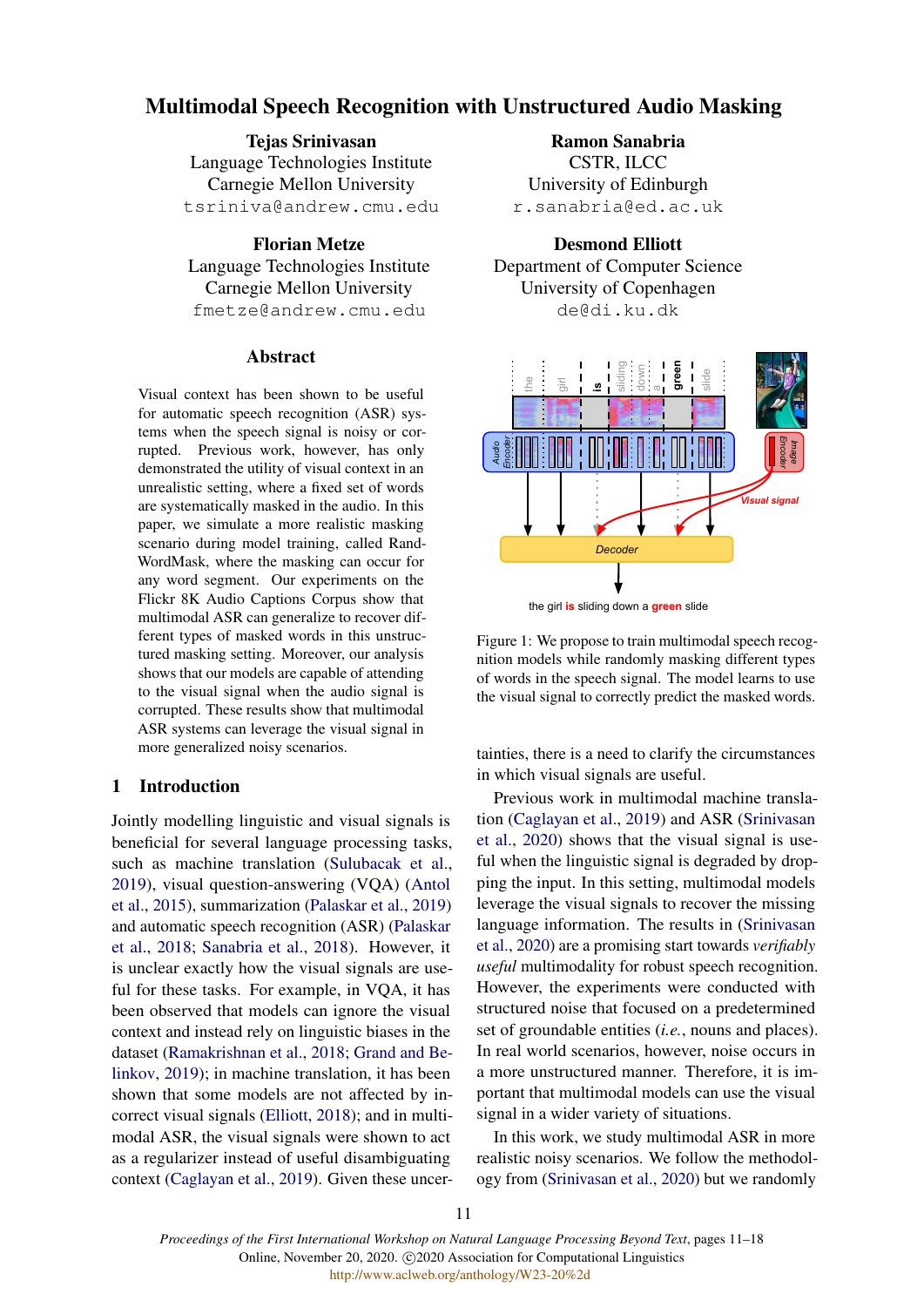

Figure 2: Our unimodal ASR model, along with several of our fusion methods for integrating a visual context vector (in blue) into the ASR model. The two fusion methods not displayed above, Weighted-DF and Middle-DF, were constructed similar to Early-DF and HierAttn-DF respectively

mask words in an unstructured manner in the audio signal (we refer to this as RandWordMask). This is in contrast to the structured masking in [\(Srini](#page-7-5)[vasan et al.,](#page-7-5) [2020\)](#page-7-5), where the masked audio corresponds to only entities (which we refer to as EntityMask). The example in Figure [1](#page-0-0) shows that RandWordMask can mask any words in the audio signal, whereas EntityMask would only mask entities like "girl" and "slide". We apply masking both during training and testing.

The main contributions of this work are:

- We simulate a more realistic masking scenario, called RandWordMask<sup>[1](#page-1-0)</sup>, during training and testing of our ASR models (Section [2\)](#page-1-1).
- We propose several multimodal models (Section [2.2\)](#page-2-0), and show that training with Rand-WordMask improves their ability to recover masked words (Section [4\)](#page-3-0).
- We show that our multimodal ASR models are right for the right reasons through several quantitative analyses (Section [4.1,](#page-4-0) [4.2,](#page-5-0) [4.4\)](#page-6-5).

The results show that visual signals improve speech recognition in this more difficult, unstructured setting where random words are masked. Our models are not only able to recover masked entities, but they also recover words from other syntactic

categories, *e.g.*, adjectives, cardinals, and verbs. Furthermore, our analysis shows that our models when trained using RandWordMask attend to the visual signal when the audio signal is unavailable. This confirms that the visual context can be leveraged when the primary audio signal is masked.

# <span id="page-1-1"></span>2 Methodology

In this section, we describe the different ASR models and our technique for simulating unstructured audio masking.

# 2.1 Unimodal ASR Model

Our unimodal ASR model is a word-level [\(Palaskar](#page-7-6) [and Metze,](#page-7-6) [2018\)](#page-7-6) sequence-to-sequence model with attention [\(Bahdanau et al.,](#page-6-7) [2016;](#page-6-7) [Chan et al.,](#page-6-8) [2016\)](#page-6-8), identical to the model used in [\(Srinivasan](#page-7-5) [et al.,](#page-7-5) [2020\)](#page-7-5). The encoder (E) consists of 6 bidirectional LSTM layers [\(Schuster and Paliwal,](#page-7-7) [1997;](#page-7-7) [Hochreiter and Schmidhuber,](#page-7-8) [1997\)](#page-7-8) with temporal sub-sampling [\(Chan et al.,](#page-6-8) [2016\)](#page-6-8) in the middle two layers. The decoder is a two-layer conditional gated-recurrent-unit [\(Cho et al.,](#page-6-9) [2014\)](#page-6-9) which computes attention over the encoder states E.

$$
\mathbf{h_t^{dec1}} = \text{GRU}_1(\mathbf{y_{t-1}}, \mathbf{h_{t-1}^{dec1}})
$$
 (1)

<span id="page-1-3"></span><span id="page-1-2"></span>
$$
z_{t} = \text{Attention}(E, h_{t}^{\text{dec1}})
$$
 (2)

$$
\mathbf{h_t^{dec2}} = \text{GRU}_2(\mathbf{z_t}, \mathbf{h_{t-1}^{dec2}}) \tag{3}
$$

<span id="page-1-0"></span><sup>&</sup>lt;sup>1</sup>We note that RandWordMask is different from robust ASR [\(Barker et al.,](#page-6-6) [2018\)](#page-6-6) scenarios, where the whole signal is corrupted with stationary noise.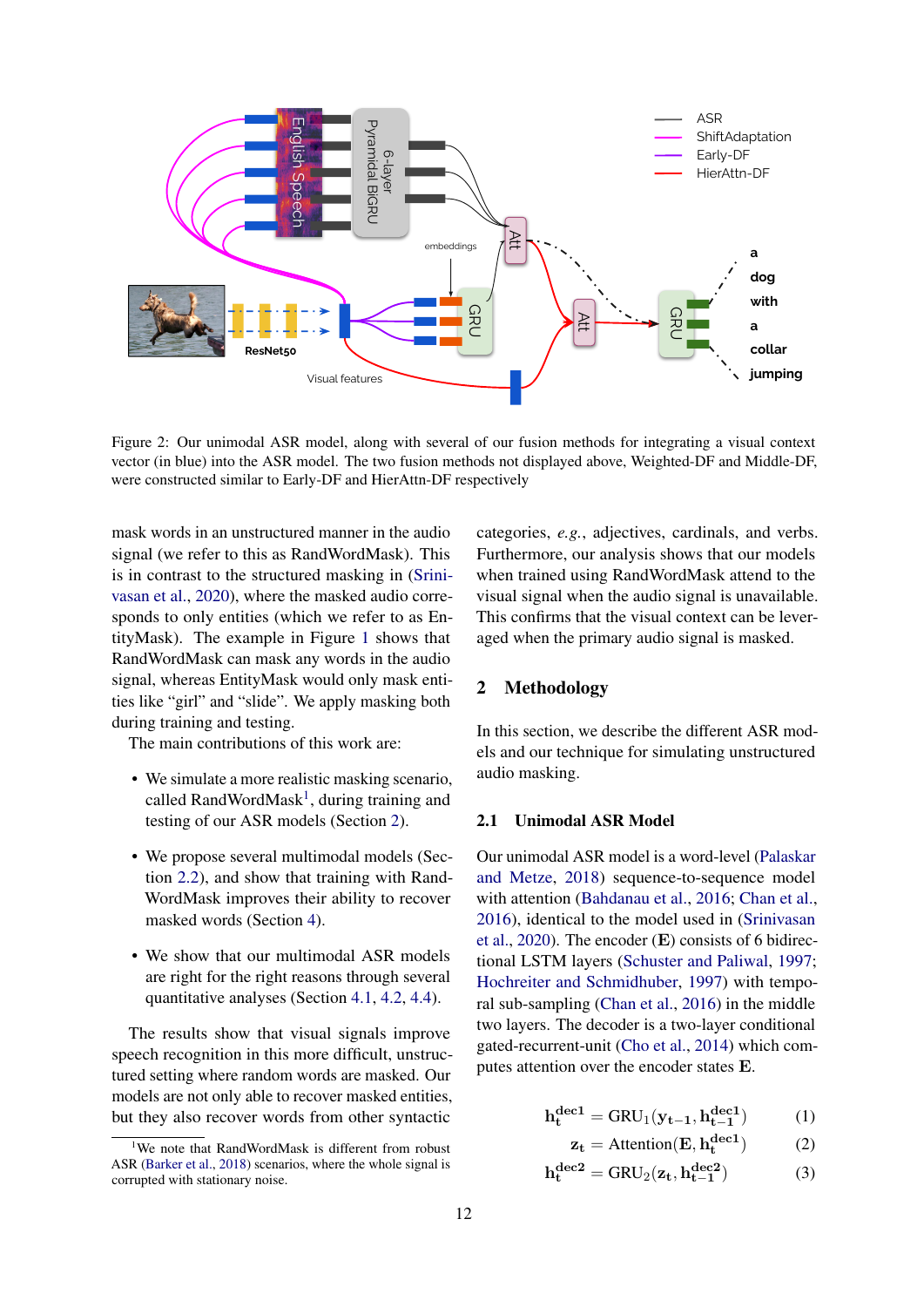#### <span id="page-2-0"></span>2.2 Multimodal ASR Models

We explore several fusion methods to integrate a visual feature vector v into the unimodal ASR model.

Encoder Feature Fusion: We use a visual adaptation method similar to [\(Caglayan et al.,](#page-6-3) [2019\)](#page-6-3), which we call Shift Adaptation. The visual feature vector v is projected down to the speech feature dimension; the resulting "shift vector" s is then added to the input speech features at all timesteps.

$$
s = W_v f + b \tag{4}
$$

$$
\mathbf{x_t} = \mathbf{x_t} + \mathbf{s} \qquad \forall \mathbf{t} \in \{1, ..., T\} \tag{5}
$$

Decoder Feature Fusion: Instead of integrating the visual features into the encoder, we can integrate them in the decoder. We hypothesize that this will bias the ASR's language modelling capacity. Anastasopoulos *et al.*[\(Anastasopoulos et al.,](#page-6-10) [2019\)](#page-6-10) explore several strategies for incorporating visual features into an LSTM language model. We employ similar fusion methods in our decoder.

1. Early Decoder Fusion (Early-DF): At each timestep, we concatenate v to the input embedding  $y_t$ , which is then projected down to the embedding dimension.

$$
y_t = W_{proj}[y_t; v] \tag{6}
$$

2. Weighted Early Decoder Fusion (Weighted-DF): We calculate a timestepdependent weighted scalar between the input embedding  $y_t$  and the embedded visual features v (Eqn. [7\)](#page-2-1), which scales the contribution of the visual features in the concatenated input (Eqn. [8\)](#page-2-2):

$$
\lambda = \sigma(\mathbf{y_t} \cdot \mathbf{v}) \tag{7}
$$

$$
y_t = W_{proj}[y_t; \lambda v]
$$
 (8)

3. Middle Decoder Fusion (Middle-DF): In this approach, fusion occurs between the GRU layers at  $z_t$  (Eqn. [2\)](#page-1-2), which is the input to the 2nd decoder layer:

$$
\mathbf{z_t} = \mathbf{W_{proj}}[\mathbf{z_t}; \mathbf{v}] \tag{9}
$$

4. Hierarchical Attention over Features (HierAttn-DF): In this approach, we add a hierarchical attention layer [\(Libovicky and](#page-7-9) [Helcl,](#page-7-9) [2017\)](#page-7-9) that attends between the encoder context vector  $z_t$  (Eqn. [2\)](#page-1-2) and the visual

feature vector v. The hierarchical context vector  $z_t^{\text{hier}}$  is the input to the second decoder layer (Eqn. [3\)](#page-1-3):

$$
\mathbf{z_t^{hier}} = \text{Attention}(\{\mathbf{z_t}, \mathbf{v}\}, \mathbf{h_t^{decl}}) \quad (10)
$$

By conditioning the hierarchical attention on the output of the first decoder layer, the attention layer learns to decide which of the audio and visual modalities is more important for decoding at a given timestep.

# <span id="page-2-3"></span>2.3 Unstructured Masked Audio: RandWordMask

We simulate a degradation of the audio signal by randomly masking words in the audio with silence. This approach differs from [\(Srinivasan et al.,](#page-7-5) [2020\)](#page-7-5), where they masked a fixed set of words corresponding to entities, i.e., nouns and places. Figure [1](#page-0-0) shows an example of an audio spectrogram with RandWordMask. The intuition behind random word masking, as opposed to entity-based word masking, is that noise in the audio signals is unlikely to systematically occur when someone is speaking about an entity. Our multimodal ASR models need to be responsive to audio that drops outside systematically expected regions.

In real-world settings, the rate at which the speech is masked (unavailable) is highly variable. Therefore, we train the models with an augmented version of the dataset: for each audio utterance, we create four masked audio samples, where words are masked with 0%, 20%, 40% and 60% probability. Note that the text transcript  $(y_{1...N})$  and image modality (v) remain intact. This approach to augmenting the dataset will result in models that can adapt to different amounts of corruption in the audio signal during evaluation.

# <span id="page-2-2"></span><span id="page-2-1"></span>3 Experimental Setup

# 3.1 Dataset

We perform experiments on the Flickr 8K Audio Caption Corpus [\(Harwath and Glass,](#page-7-10) [2015\)](#page-7-10), which contains 40,000 spoken captions (total 65 hours of speech) corresponding to 8,000 natural images from the Flickr8K dataset [\(Hodosh et al.,](#page-7-11) [2015\)](#page-7-11). The augmented dataset that we use for training and testing (as described in Section [2.3\)](#page-2-3) consists of 160,000 spoken captions.

In addition, we use the SpeechCOCO dataset [\(Havard et al.,](#page-7-12) [2017\)](#page-7-12) for pretraining. SpeechCOCO contains over 600 hours of *synthesised* speech paired with images.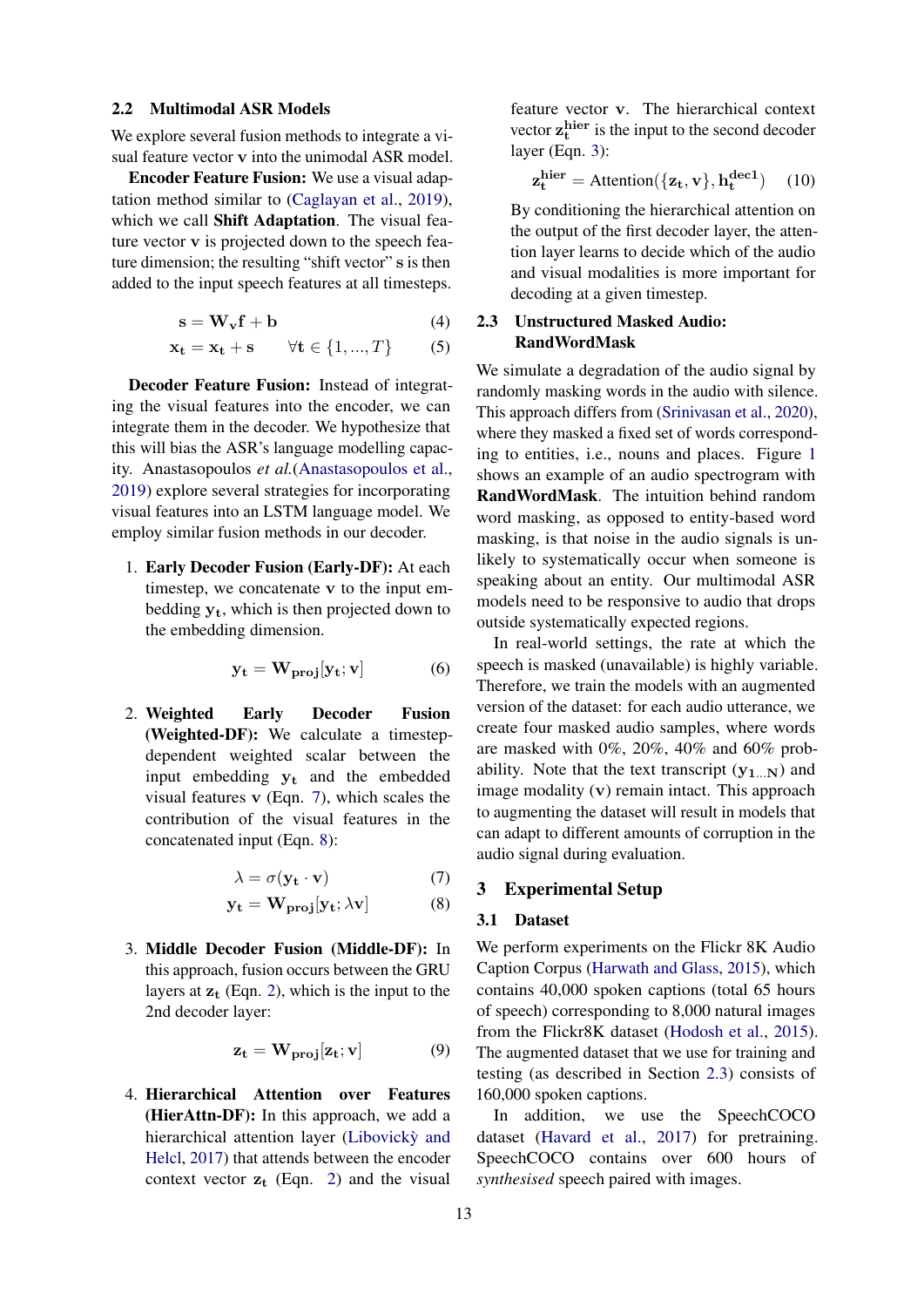### 3.2 Implementation Details

# 3.2.1 Audio Features

We extract 43-dimensional filter bank features in an identical manner to [\(Srinivasan et al.,](#page-7-5) [2020\)](#page-7-5). In order to mask the audio, we first extract wordaudio alignments from a pre-trained GMM-HMM model and expand the start and end timing marks by 25% of the segment duration to account for misalignments. We mask words in the audio by replacing word segments with 0.5 seconds silence.

### 3.2.2 Visual Features

We extract visual features from a ResNet-50 CNN [\(He et al.,](#page-7-13) [2016\)](#page-7-13) pre-trained on ImageNet. Specifically, we extract features from the 2048 dim average pooling layer, and project these to 256-dim through a learned linear layer:  $v =$  $W$   $\cdot$  CNN(img)

#### 3.2.3 Model Implementation

We use the same model hyperparameters as in [\(Srinivasan et al.,](#page-7-5) [2020\)](#page-7-5). Models are trained using the *nmtpytorch* framework [\(Caglayan et al.,](#page-6-11) [2017\)](#page-6-11). We first pre-train our models for 25,000 minibatches on the SpeechCOCO dataset. This pretraining step, inspired by [\(Ilharco et al.,](#page-7-14) [2019\)](#page-7-14), was crucial to ensure stable training of our models on the Flickr 8K dataset.

#### 3.3 Evaluation Metrics

Our model evaluation (Table [1a\)](#page-4-1) has been conducted on the development set of Flickr8k-Audio, while the rest of our analysis is conducted on the test set. We report WER for all our models. For datasets where words have been masked in the audio signal, we compute Recovery Rate [\(Srinivasan](#page-7-5) [et al.,](#page-7-5) [2020\)](#page-7-5), which measures the percentage of masked words which have been correctly recovered in the transcription.

In addition, we can determine the contribution of the visual signal when decoding each word in the HierAttn-DF model. We do this by inspecting the weights of the audio and visual modalities in the hierarchical attention mechanism. We introduce a new metric to quantify this: Grounding Rate  $(G.R.).$ 

$$
G.R. = \frac{\#recovered words where visual atm > 0.5}{\#correctly recovered masked words}
$$

We choose 0.5 as the threshold since above this value, more attention was given to the visual modality than the audio. G.R. thus represents the percent-

age of recovered words where the model was focusing more on the visual context while decoding.

# <span id="page-3-0"></span>4 Results and Analysis

In Table [1a,](#page-4-1) we summarize the performance of our unimodal ASR and proposed multimodal ASR models. Our development set is constructed similarly to our training set described in Section [2.3,](#page-2-3) consisting of samples with 0%, 20%, 40% and 60% of words masked. We examine performance on this Augmented dataset, as well as datasets at each individual masking level.

We see that the Decoder-Fusion (DF) multimodal models outperform unimodal ASR on both WER and RR. However, the best-performing models on both metrics differ: Weighted-DF achieves the lowest WER, with an improvement of 1.40% on the augmented dataset. HierAttn-DF has the best Recovery Rate, with an absolute improvement of 4% over the Unimodal model. These trends hold across all masking levels. Moreover, we observe that as the amount of masking in the audio signal increases, the WER and RR gains of our models increase. The ShiftAdapt model, which integrates the visual features with the speech encoder input, does not show any improvements over unimodal ASR. We observe that ShiftAdapt shows improvements when trained and tested on clean data, which aligns with the regularization signal previously observed in [\(Caglayan et al.,](#page-6-3) [2019\)](#page-6-3).

The results in Table [1a](#page-4-1) show that multimodality can recover words which were masked in an unstructured manner. We now turn our attention to analysing which types of words are recovered better. We conduct this analysis across seven categories: five syntactic (nouns, verbs, adjectives, adverbs and cardinals) and two semantic (places and colors). $<sup>2</sup>$  $<sup>2</sup>$  $<sup>2</sup>$  For each category, we create a new</sup> test set where we mask all word occurrences. We note that these categories are varying degrees of "groundable", which we define as how easily identifiable they are in the visual modality - the more groundable a category, the easier it is to identify words belonging to that category in the visual context. Nouns and places are the most groundable categories, while adjectives and colors are also frequently easy to identify in the image. Verbs and adverbs, however, are less groundable categories.

In Table [1b,](#page-4-1) we compare the Recovery Rate of

<span id="page-3-1"></span><sup>2</sup>Words for the syntactic categories were found by POS tagging the dataset and keeping the top 100 frequent words.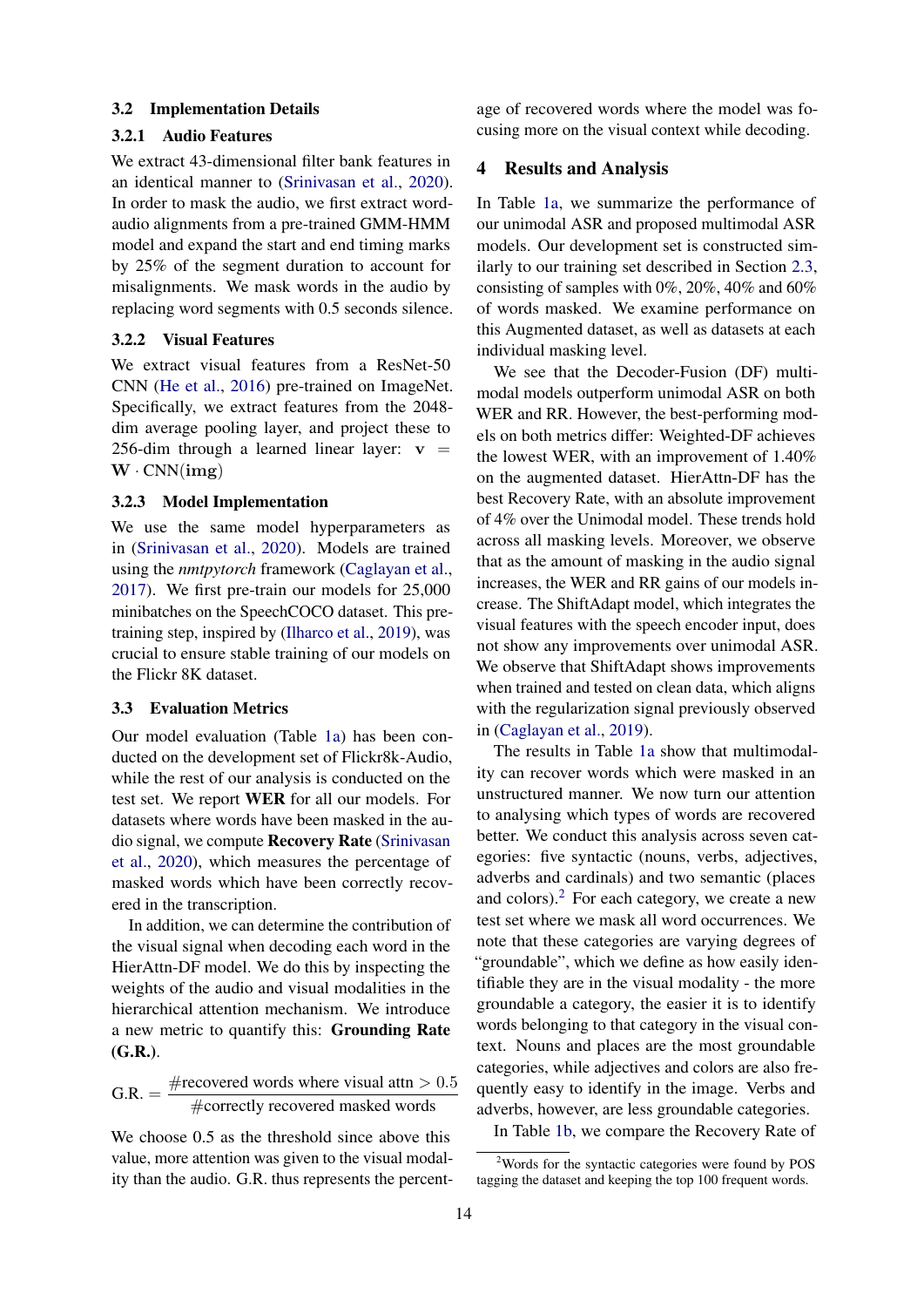<span id="page-4-1"></span>

|               | $\uparrow$ Recovery Rate (%) |      |      | $\downarrow$ Word Error Rate (%) |      |               |      |      |        |
|---------------|------------------------------|------|------|----------------------------------|------|---------------|------|------|--------|
| Masking Perc. | Aug.                         | 20%  | 40   | $60\%$                           | Aug. | $0\%$ (Clean) | 20%  | 40%  | $60\%$ |
| Unimodal      | 29.3                         | 36.5 | 30.9 | 24.7                             | 34.0 | 13.7          | 26.3 | 40.7 | 57.1   |
| ShiftAdapt    | 29.3                         | 36.5 | 31.3 | 25.1                             | 34.0 | 13.5          | 25.9 | 40.5 | 57.1   |
| Early-DF      | 32.0                         | 38.2 | 33.2 | 28.7                             | 33.3 | 13.7          | 25.9 | 39.7 | 55.3   |
| Weighted-DF   | 33.0                         | 38.8 | 34.5 | 29.6                             | 32.6 | 13.4          | 25.5 | 38.9 | 53.9   |
| Middle-DF     | 32.4                         | 37.9 | 34.1 | 29.7                             | 34.1 | 14.6          | 26.9 | 40.3 | 55.3   |
| HierAttn-DF   | 33.5                         | 40.3 | 35.2 | 30.1                             | 33.2 | 13.9          | 25.9 | 39.3 | 54.7   |

(a) Recovery Rate (RR) and Word Error Rate (WER) of the ASR models on the FACC development set.

| Metric                  | Model                                |              |              |              |                    |              |              | Nouns Places Adj. Colors Verbs Adverbs Cardinals |
|-------------------------|--------------------------------------|--------------|--------------|--------------|--------------------|--------------|--------------|--------------------------------------------------|
| $RR(\%)$                | Unimodal<br>HierAttn-DF              | 37.2<br>47.9 | 28.0<br>40.0 | 26.0<br>29.7 | 26.6<br>30.4       | 26.0<br>27.9 | 30.4<br>29.2 | 56.7<br>58.1                                     |
| Rel. $\Delta$ RR $(\%)$ | <b>Service</b>                       | 28.8         |              |              | 42.8 14.2 14.3 7.3 |              | $-39$        | 2.4                                              |
| G.R. $(\%)$             | HierAttn-DF 92.7 92.5 76.8 75.5 67.6 |              |              |              |                    |              | 33.5         | 82.3                                             |

(b) Comparison of Recovery Rates of unimodal and HierAttn-DF ASR on various syntactic and semantic word categories.

Table 1: Recovery Rate, Word Error Rate, and Grounding Rates for the proposed models on the FACC dataset.

the unimodal ASR and HierAttn-DF (the best multimodal model in terms of RR) on the different word types. We observe that on the groundable entities *i.e.*, nouns and places, there is a relative improvement of at least 25% compared to the Unimodal model. Adjectives and colors, which are also groundable in the visual modality, are recovered around 14% better than the Unimodal model. The relative RR improvement for verbs is around 7%, whereas adverbs recovery is 4% worse. These results show that visual context can recover words from a variety of categories, even though it is better at recovering entities, and struggles with words that are less groundable in the image.

#### <span id="page-4-0"></span>4.1 Hierarchical Attention Analysis

In Table [1b,](#page-4-1) we also summarize the Grounding Rate of HierAttn-DF when recovering different types of words. We find that the most groundable words (nouns and places), have a Grounding Rate  $> 90\%$ . This means that 90% of the time the nouns/places were correctly recovered, the visual modality was being attended to. Adjectives and verbs, which are also groundable, have a grounding rate of  $\approx 76\%$ . These trends confirm that the model's improvements in masked word recovery are coming from using the visual signal.

In addition to calculating the Grounding Rate,

<span id="page-4-2"></span> $t(MW)-2 \equiv t(MW)-1 \equiv t(MW) \equiv t(MW)+1 \equiv t(MW)+2$ 65.00<sup>%</sup> Average visual attention weight attention weight 55.00% 45.00% visual 35.00% Average 25.00% Nouns Places Adjectives Colors Verbs Adverbs Cardinals

Figure 3: Average visual attention weight preceding and proceeding the onset of the masked word at timestep t(MW).

we also check whether the model learns to "look" at the visual modality when it encounters a masked word. In Figure [3,](#page-4-2) we plot the average visual attention weight at the masked word timestep, as well as the two preceding and proceeding timesteps. We see that the more groundable the word category, the more attention it learns to pay to the visual modality when the word is masked.

In Table [2,](#page-5-1) we present some qualitative examples where we visualize how the attention to each modality evolves with time. We observe that the timesteps corresponding to masked words in the signal have significantly higher visual attention. We see that in the first example, all masked words are correctly recovered. In the second example,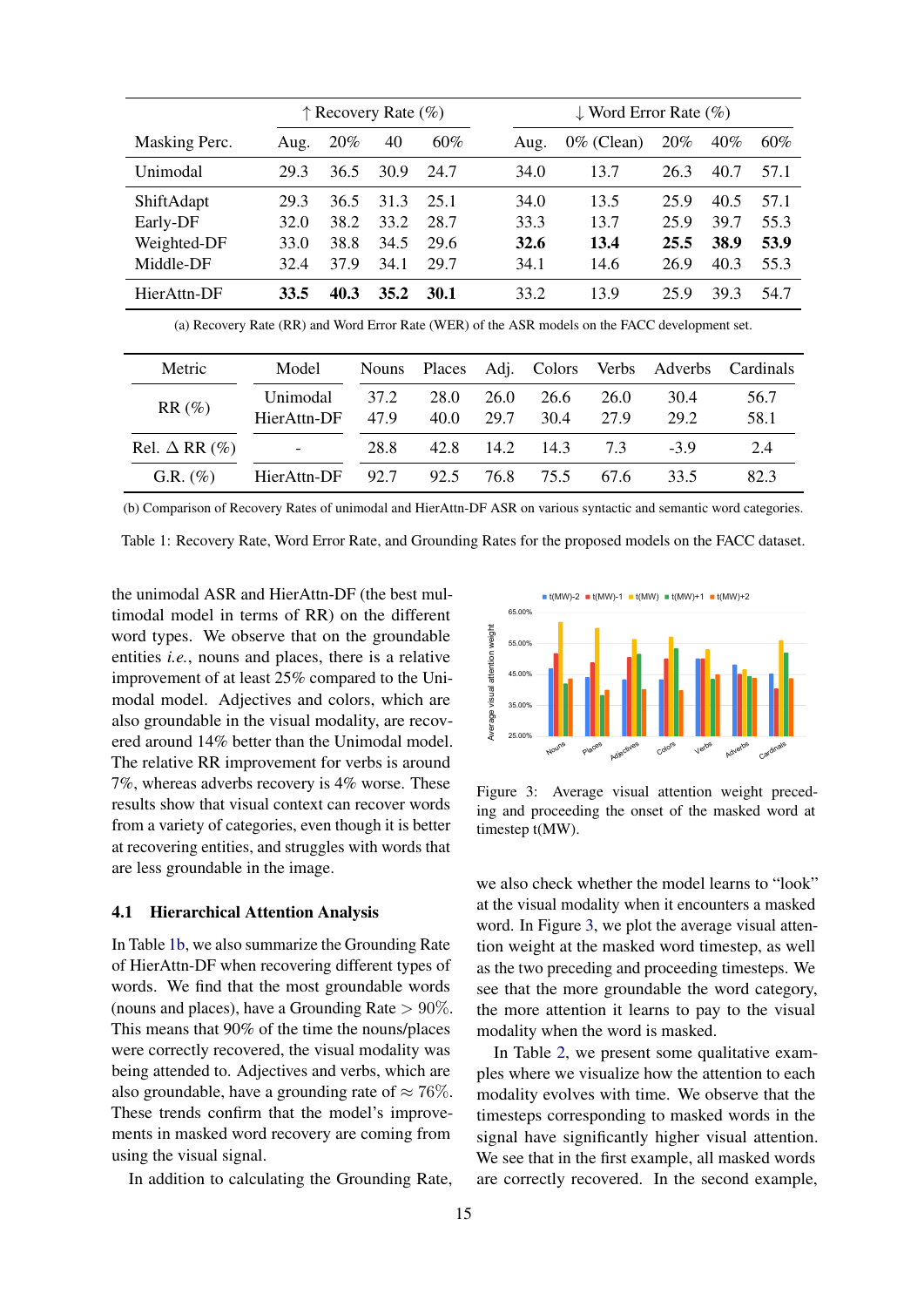<span id="page-5-1"></span>

Table 2: Examples of the HierAttn-DF model attending to the visual modality to recover masked words

however, the model replaces the word *toddler* with *child*, which are semantically similar and visually identical, showing that the model knows what to recover in the image but does not always recover it in the correct form.

### <span id="page-5-0"></span>4.2 Utility of RandWordMask Training

We compare our RandWordMask training scheme with the EntityMask training mechanism from [\(Srinivasan et al.,](#page-7-5) [2020\)](#page-7-5). In EntityMasking, only entities (nouns) are masked during training, and we hypothesize that this makes the model better at recovering entities but unable to generalize to other word types. Since RandWordMask training involves masking words at random, we expect the model should be able to generalize better to other words types. In Table [3,](#page-5-2) we compare the performance of the HierAttn-DF model when trained with three different training mechanisms: (i) None: no words are masked during training, (ii) EntityMask: top 100 frequent nouns are masked, (iii) RandWord-Mask. As expected, when trained without masking in the training set (None), the model recovers almost none of the masked words. While EntityMasking shows strong performance on recovering nouns and places (which are closely related), it doesn't

<span id="page-5-2"></span>

| Masked Word | None |      | EntityMask RandWordMask |
|-------------|------|------|-------------------------|
| Nouns       | 4.3  | 59.1 | 47.9                    |
| Places      | 2.4  | 43.1 | 40.0                    |
| Adjectives  | 0.7  | 4.7  | 29.7                    |
| Colors      | 1.3  | 3.4  | 30.3                    |
| Verbs       | 0.7  | 11.9 | 27.9                    |
| Adverbs     | 1.1  | 4.6  | 29.2                    |
| Cardinals   | 3.5  | 4.3  | 58.1                    |

Table 3: RR (%) of different training schemes

<span id="page-5-3"></span>

| Silence Masking    |          |             |  |  |  |  |
|--------------------|----------|-------------|--|--|--|--|
| Masking %          | Unimodal | HierAttn-DF |  |  |  |  |
| 20%                | 36.6     | 40.6        |  |  |  |  |
| 40%                | 31.1     | 36.0        |  |  |  |  |
| 60%                | 25.7     | 31.3        |  |  |  |  |
| Whitenoise Masking |          |             |  |  |  |  |
|                    |          |             |  |  |  |  |
| Masking %          | Unimodal | HierAttn-DF |  |  |  |  |
| 20%                | 33.1     | 37.4        |  |  |  |  |
| 40%                | 26.7     | 32.1        |  |  |  |  |

Table 4: RR (%) of unimodal and HierAttn-DF ASR models when trained and tested on silence and white noise masked audio, at different masking levels

generalize to the other syntactic/semantic word types. RandWordMask results in slightly worse performance on noun recovery, but it generalizes much better to other word categories.

### 4.3 Silence vs Whitenoise Masking

Our results in Tables [1a](#page-4-1) and [1b](#page-4-1) are performed in the experimental setting where words are masked with silence. However, another masking strategy explored in [\(Srinivasan et al.,](#page-7-5) [2020\)](#page-7-5) is white noise masking, where the masked word is replaced with white noise in the audio signal. [\(Srinivasan et al.,](#page-7-5) [2020\)](#page-7-5) had reported results in both masking scenarios, and noted that the improvements of the multimodal ASR model were similar in both scenarios. We further verify this by training unimodal and HierAttn-DF ASR models using RandWordMask, but with white noise masking instead of silence.

In Table [4,](#page-5-3) we report the Recovery Rates of both ASR models in both silence and white noise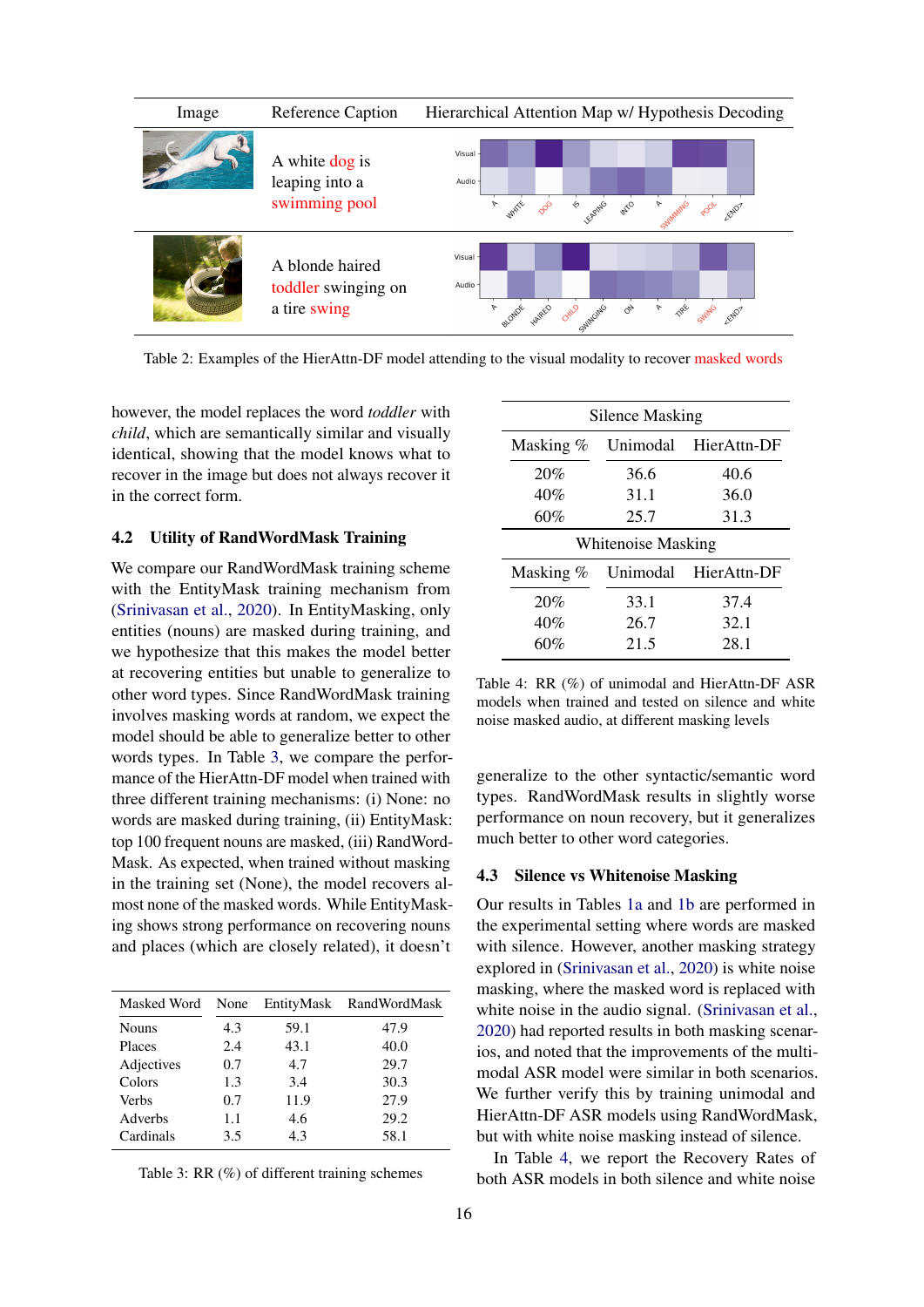<span id="page-6-12"></span>

|     |      | Masking % Congruent Incongruent |
|-----|------|---------------------------------|
| 20% | 40.6 | 29.3                            |
| 40% | 36.0 | 24.7                            |
| 60% | 31.3 | 20.2                            |

Table 5: Recovery Rates (%) for the HierAttn-DF model when provided with correct (congruent) and misaligned (incongruent) image

masking scenarios. We observe that while recovery is generally harder with white noise masking (evidenced by lower RR of both unimodal and multimodal ASR models), the HierAttn-DF model shows approximately the same absolute improvements in RR over the unimodal ASR. This indicates that the multimodal model can be applied to the more difficult white noise masking as well.

# <span id="page-6-5"></span>4.4 Congruency Analysis

We perform a sanity check of our model by misaligning audio utterances and images while decoding the trained model [\(Elliott,](#page-6-2) [2018\)](#page-6-2). This evaluation quantifies the sensitivity of the model towards the visual modality. A model that is sensitive to the visual context would perform significantly worse when presented with an unrelated (*incongruent*) image during evaluation. Since the model has been trained to actively use the image, it is likely to extract incorrect information. In Table [5,](#page-6-12) we see that the HierAttn-DF model is substantially affected by the unrelated images (the recovery rate drops on average by 7%). This verifies that our multimodal models are sensitive to the image modality.

#### 5 Conclusions

We show that visual signals improve multimodal speech recognition when the audio signal is subject to unstructured masking. RandWordMask simulates a wider range of noisy scenarios by masking different types of words in the audio signal during training and evaluation, as opposed to previous work that only masked groundable entities [\(Srini](#page-7-5)[vasan et al.,](#page-7-5) [2020\)](#page-7-5). Future work involves developing new models that attend over visual features extracted from object proposals, which provide better visual signals.

### Acknowledgments

This work used the computational resources of the PSC Bridges cluster at Extreme Science and Engineering Discovery Environment (XSEDE) [\(Towns](#page-7-15) [et al.,](#page-7-15) [2014\)](#page-7-15)

# References

- <span id="page-6-10"></span>Antonios Anastasopoulos, Shankar Kumar, and Hank Liao. 2019. Neural language modeling with visual features. *arXiv preprint arXiv:1903.02930*.
- <span id="page-6-0"></span>Stanislaw Antol, Aishwarya Agrawal, Jiasen Lu, Margaret Mitchell, Dhruv Batra, C Lawrence Zitnick, and Devi Parikh. 2015. VQA: Visual Question Answering. In *International Conference on Computer Vision (ICCV)*.
- <span id="page-6-7"></span>Dzmitry Bahdanau, Jan Chorowski, Dmitriy Serdyuk, Philemon Brakel, and Yoshua Bengio. 2016. End-toend attention-based large vocabulary speech recognition. In *International Conference on Acoustics, Speech and Signal Processing (ICASSP)*.
- <span id="page-6-6"></span>Jon Barker, Shinji Watanabe, Emmanuel Vincent, and Jan Trmal. 2018. The fifth 'chime' speech separation and recognition challenge: Dataset, task and baselines. In *Interspeech*.
- <span id="page-6-11"></span>Ozan Caglayan, Mercedes García-Martínez, Adrien Bardet, Walid Aransa, Fethi Bougares, and Loïc Barrault. 2017. Nmtpy: A flexible toolkit for advanced neural machine translation systems. *Prague Bulletion of Math. Linguistics*.
- <span id="page-6-4"></span>Ozan Caglayan, Pranava Madhyastha, Lucia Specia, and Loïc Barrault. 2019. Probing the need for visual context multimodal machine translation. In *North American Chapter of the Association for Computational Linguistics (NAACL)*.
- <span id="page-6-3"></span>Ozan Caglayan, Ramon Sanabria, Shruti Palaskar, Loïc Barrault, and Florian Metze. 2019. Multimodal Grounding for Sequence-to-Sequence Speech Recognition. In *International Conference on Acoustics, Speech and Signal Processing (ICASSP)*.
- <span id="page-6-8"></span>William Chan, Navdeep Jaitly, Quoc Le, and Oriol Vinyals. 2016. Listen, attend and spell: A neural network for large vocabulary conversational speech recognition. In *International Conference on Acoustics, Speech and Signal Processing (ICASSP)*.
- <span id="page-6-9"></span>Kyunghyun Cho, Bart van Merriënboer, Caglar Gulcehre, Dzmitry Bahdanau, Fethi Bougares, Holger Schwenk, and Yoshua Bengio. 2014. Learning phrase representations using rnn encoder–decoder for statistical machine translation. In *Empirical Methods in Natural Language Processing (EMNLP)*.
- <span id="page-6-2"></span>Desmond Elliott. 2018. Adversarial evaluation of multimodal machine translation. In *Empirical Methods in Natural Language Processing (EMNLP)*.
- <span id="page-6-1"></span>Gabriel Grand and Yonatan Belinkov. 2019. Adversarial regularization for visual question answering: Strengths, shortcomings, and side effects. In *North American Chapter of the Association for Computational Linguistics (NAACL)*.